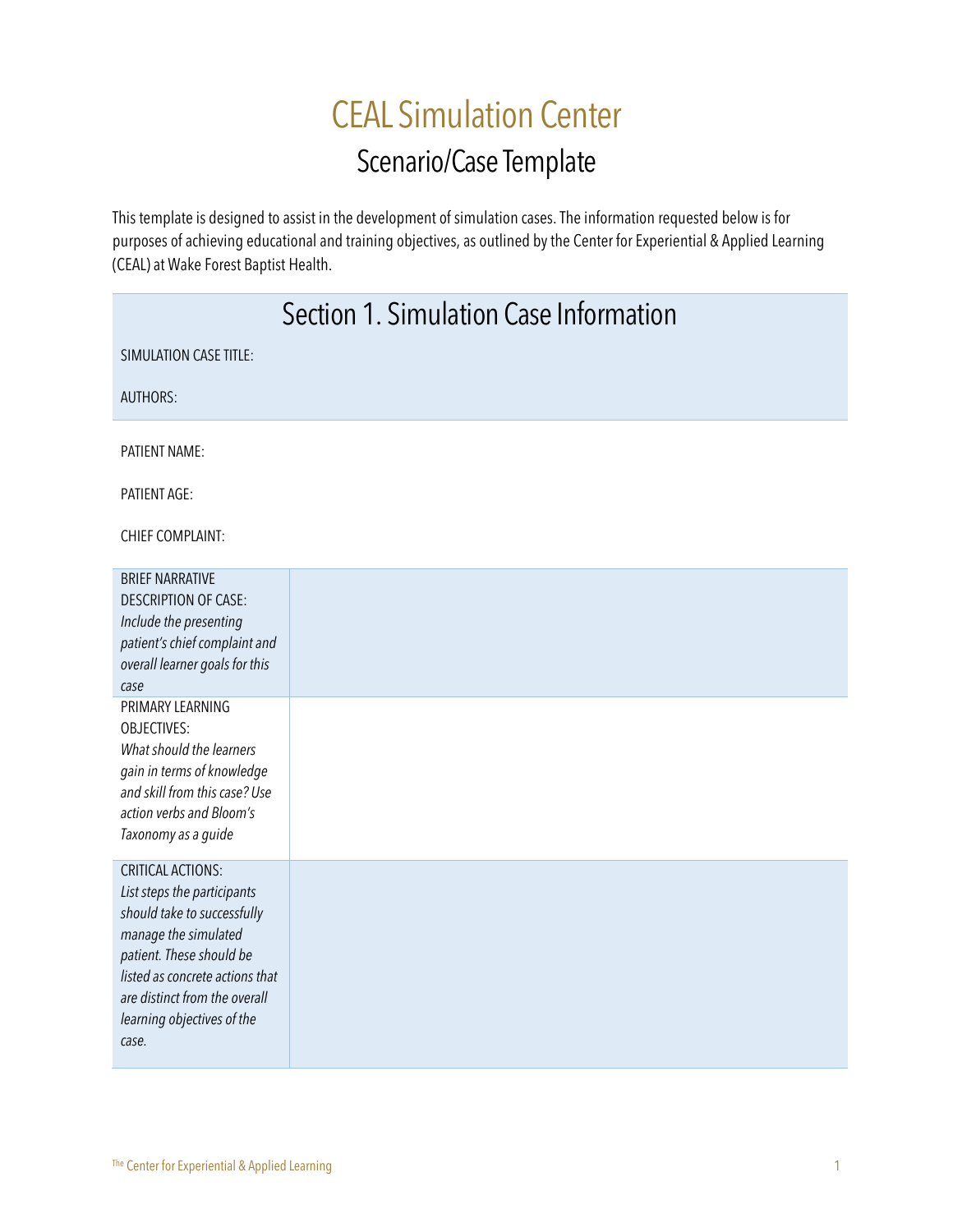| <b>I FARNER PREPARATION:</b> |
|------------------------------|
| What information should the  |
| learners be given prior to   |
| initiation of the case?      |
|                              |

## INITIAL PRESENTATION

| <b>OVERALL APPEARANCE</b>                                          |                    |           |                       |
|--------------------------------------------------------------------|--------------------|-----------|-----------------------|
|                                                                    |                    |           |                       |
| What do learners see when they                                     |                    |           |                       |
| first enter the room?                                              |                    |           |                       |
| ACTORS AND ROLES IN THE                                            |                    |           |                       |
| ROOM AT CASE START                                                 |                    |           |                       |
| Who is present at the beginning<br>and what is their role? Who may |                    |           |                       |
| play them?                                                         |                    |           |                       |
| <b>HPI</b>                                                         |                    |           |                       |
| Please specify what info here and                                  |                    |           |                       |
| below must be asked versus what                                    |                    |           |                       |
| is volunteered by patient or other                                 |                    |           |                       |
| participants                                                       |                    |           |                       |
|                                                                    |                    |           |                       |
| PAST MEDICAL / SURGICAL                                            | <b>MEDICATIONS</b> | ALLERGIES | <b>FAMILY HISTORY</b> |
|                                                                    |                    |           |                       |
|                                                                    |                    |           |                       |
|                                                                    |                    |           |                       |
|                                                                    |                    |           |                       |
|                                                                    |                    |           |                       |
|                                                                    |                    |           |                       |
|                                                                    |                    |           |                       |
|                                                                    |                    |           |                       |
| <b>HEENT</b>                                                       |                    |           |                       |
| <b>NECK</b>                                                        |                    |           |                       |
| <b>LUNGS</b>                                                       |                    |           |                       |
| CARDIOVASCULAR                                                     |                    |           |                       |
| ABDOMEN                                                            |                    |           |                       |
| NEUROLOGICAL                                                       |                    |           |                       |
| <b>SKIN</b><br>GU                                                  |                    |           |                       |
| <b>HISTORY</b><br>PHYSICAL EXAMINATION<br>GENERAL                  |                    |           |                       |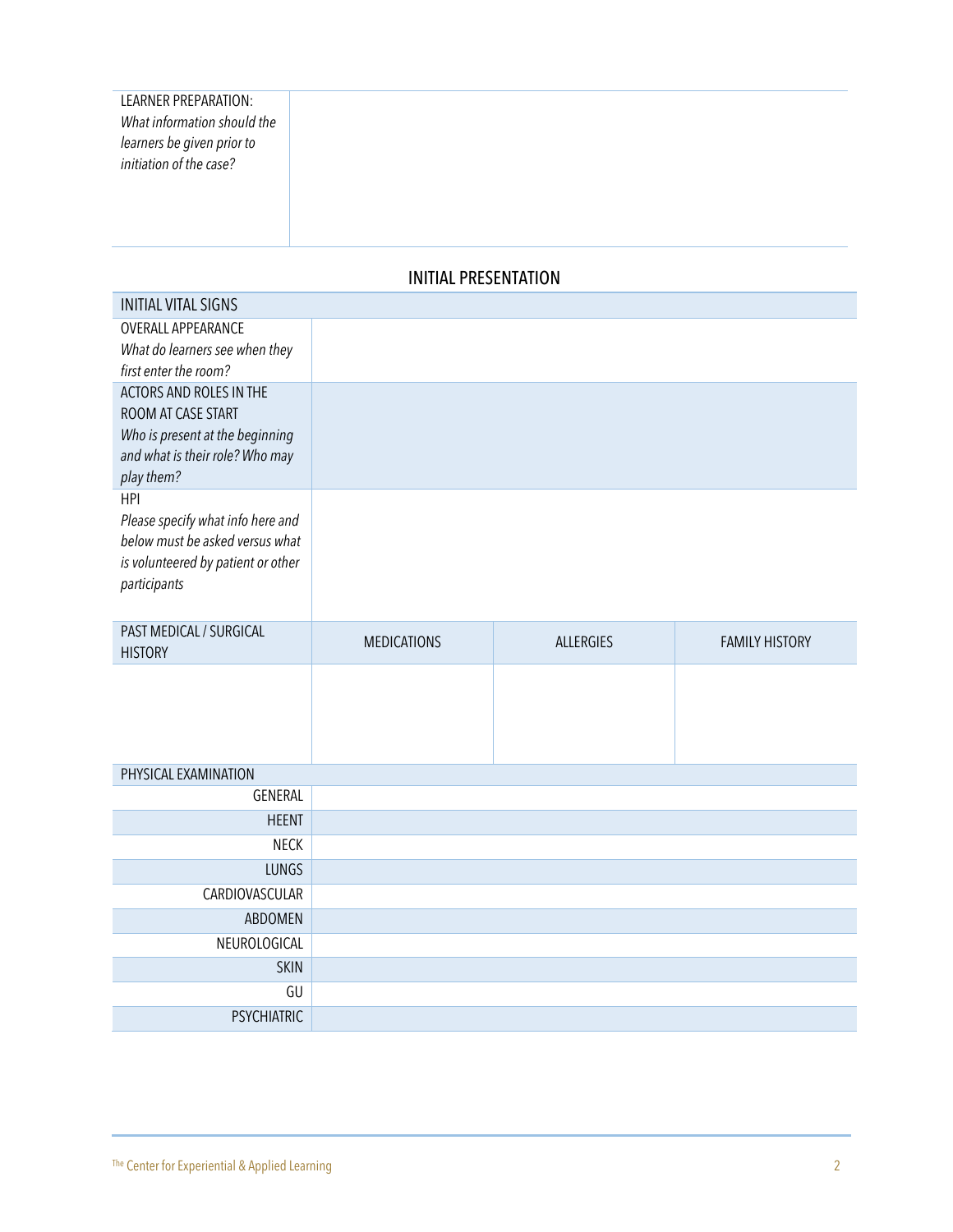#### INSTRUCTOR NOTES - CHANGES AND CASE BRANCH POINTS

This section should be a list with detailed description of each step than may happen during the case. If medications are given, what is the response? Do changes occur at certain time points? Should the nurse or other participant prompt the learners at given points? Should new actors or participants enter, and when? Are there specific things the patient will say or do at given times?

| INTERVENTION / TIME POINT | <b>CHANGE IN CASE</b> | ADDITIONAL INFORMATION |
|---------------------------|-----------------------|------------------------|
|                           |                       |                        |
|                           |                       |                        |
|                           |                       |                        |
|                           |                       |                        |
|                           |                       |                        |
|                           |                       |                        |
|                           |                       |                        |

| <b>IDEAL SCENARIO FLOW</b><br>Provide a detailed narrative<br>description of the way this case<br>should flow if participants<br>perform in the ideal fashion.                       | Example:<br>The learners enter the room to find a patient in respiratory distress. They immediately place the<br>patient on bedside monitors and recognize that the patient is hypoxic and hypotensive.<br>Supplemental oxygen is provided, and an IV fluid bolus is ordered |
|--------------------------------------------------------------------------------------------------------------------------------------------------------------------------------------|------------------------------------------------------------------------------------------------------------------------------------------------------------------------------------------------------------------------------------------------------------------------------|
| ANTICIPATED MANAGEMENT<br><b>MISTAKES</b><br>Provide a list of case<br>management errors or difficulties<br>that are commonly encountered<br>when using this simulation<br>scenario. | Example:<br>Failure to recognize the need for intubation: Some of our learners do not immediately recognize<br>that the patient required airway management, leading to delay in diagnosis.                                                                                   |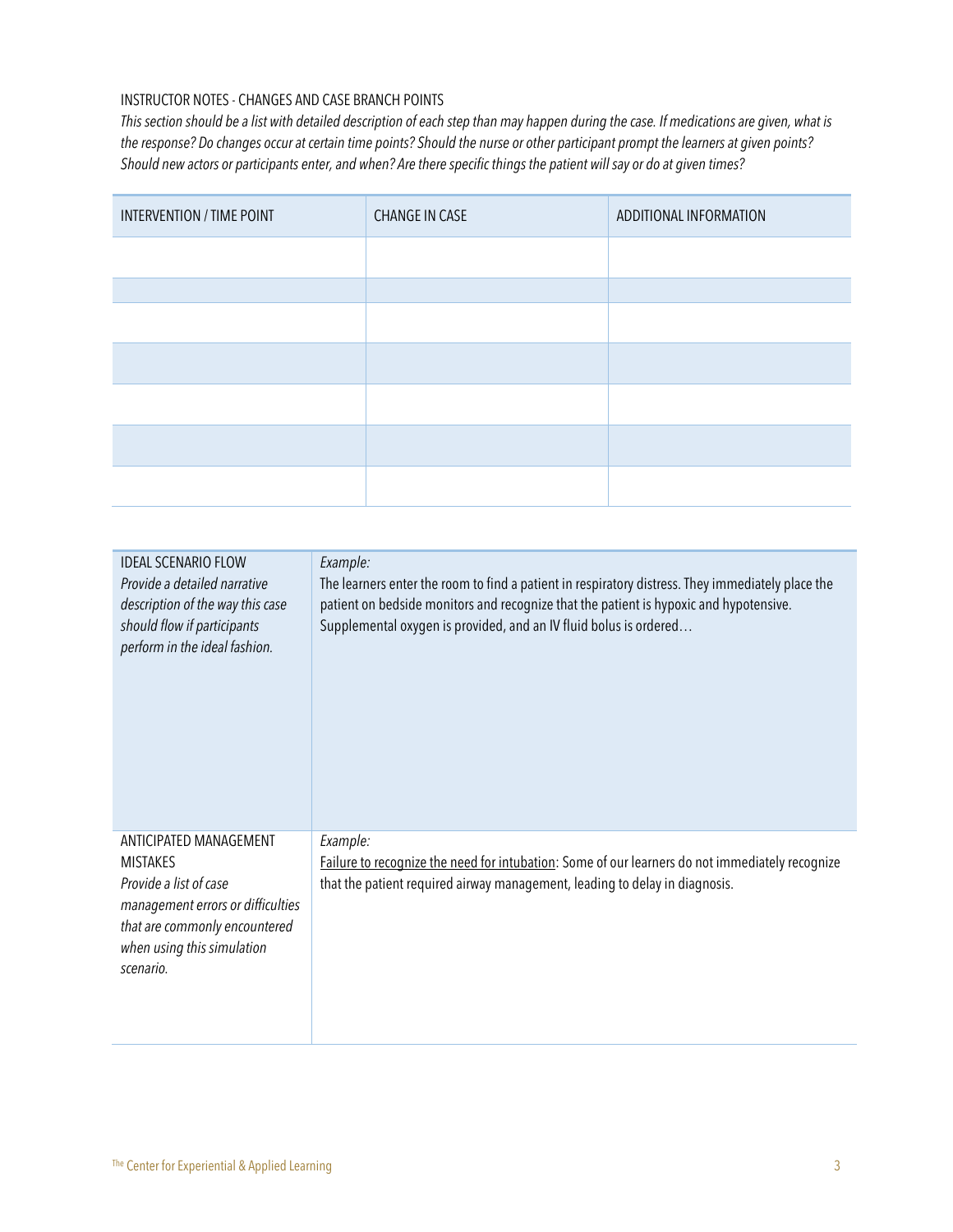|                                                                                         | <b>Securit 2. Equipment &amp; Supplementally Documents</b> |
|-----------------------------------------------------------------------------------------|------------------------------------------------------------|
| Room Type:<br>Describe the setting for the<br>case - ED, OR, L&D, Patient<br>room, etc. |                                                            |
| Comments                                                                                |                                                            |
|                                                                                         |                                                            |
| MANIKIN NEEDS:                                                                          | Adult High-Fidelity Manikin                                |
| What type of manikin( $s$ )/<br>simulator(s) is/are needed for                          | Child High-Fidelity Manikin<br>⊔                           |
| this scenario? If you are not                                                           | Infant High-Fidelity Manikin                               |
| sure, indicate that.                                                                    | Newborn High-Fidelity Manikin                              |
|                                                                                         | Preemie High-Fidelity Manikin                              |
|                                                                                         | Maternal Delivery Adult High-Fidelity Manikin              |
|                                                                                         | Other:                                                     |
|                                                                                         | Unknown/Unsure                                             |

## MONITORS REQUIRED

|                                      | On at Start | Available if Asked for |
|--------------------------------------|-------------|------------------------|
| Non-Invasive BP Cuff<br>$\mathbf{L}$ |             |                        |
| <b>Arterial Line</b>                 |             |                        |
| EKG                                  |             |                        |
| Pulse Oximeter                       |             |                        |
| <b>CVP</b>                           |             |                        |
| PA Catheter                          |             |                        |
| $\Box$<br>Temperature Probe          |             |                        |
| Capnograph<br>⊔                      |             |                        |
| ICP                                  |             |                        |
| Other:                               |             |                        |
| Other:                               |             |                        |